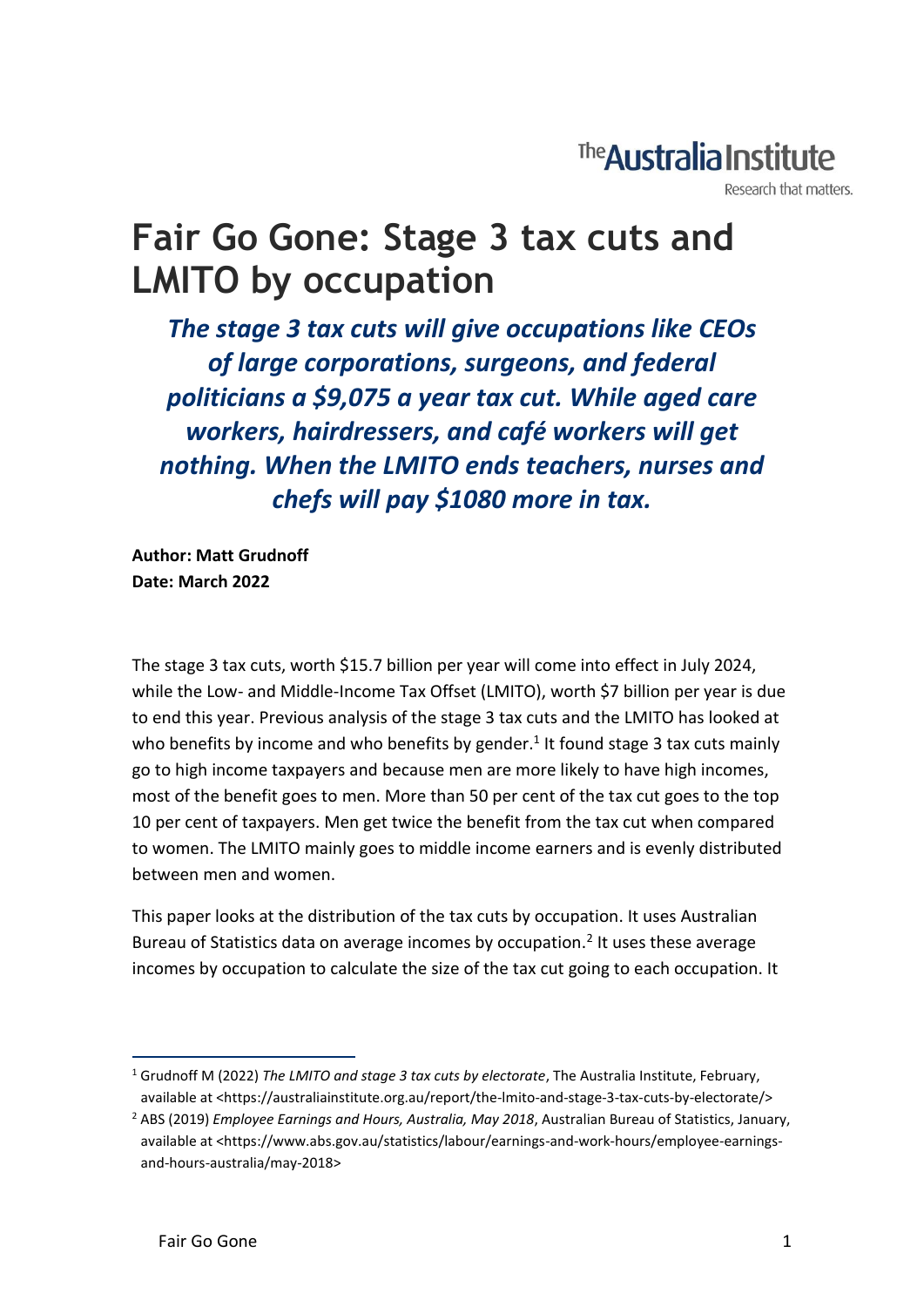calculates the amount going to people earning the average income for each occupation for both the stage 3 tax cuts and the LMITO.

## **STAGE 3 TAX CUTS**

In July 2024 the stage 3 tax cuts will come into effect. These tax cuts will:

- Increase the income at which the top tax bracket begins from \$180,001 to \$200,001.
- Remove the 37 per cent bracket which previously applied to incomes from \$120,001 to \$180,000.
- Lower the income tax rate for the new bracket that extends from \$45,001 to \$200,000 from 32.5 per cent to 30 per cent.

The stage 3 tax cuts will mainly go to those on high incomes. Those earning \$45,000 or less a year will get nothing from the tax cut, while those earning \$200,000 a year will get a tax cut of \$9,075 per year. Looking at the income distribution of the tax cut by deciles we see the top 10 per cent of taxpayers get most of the tax cut (53 per cent), while the bottom 20 per cent of taxpayers receive nothing. The distribution of the stage 3 tax cuts by income is shown in Figure 1.



#### **Figure 1 – Income distribution by decile of stage 3 tax cuts in 2024-25**

Source: Grudnoff M (2022) *Rich Man's World: Gender Distribution of the Stage 3 Tax Cuts*, The Australia Institute, February, available at <https://australiainstitute.org.au/report/rich-mansworld-gender-distribution-of-the-stage-3-tax-cuts/>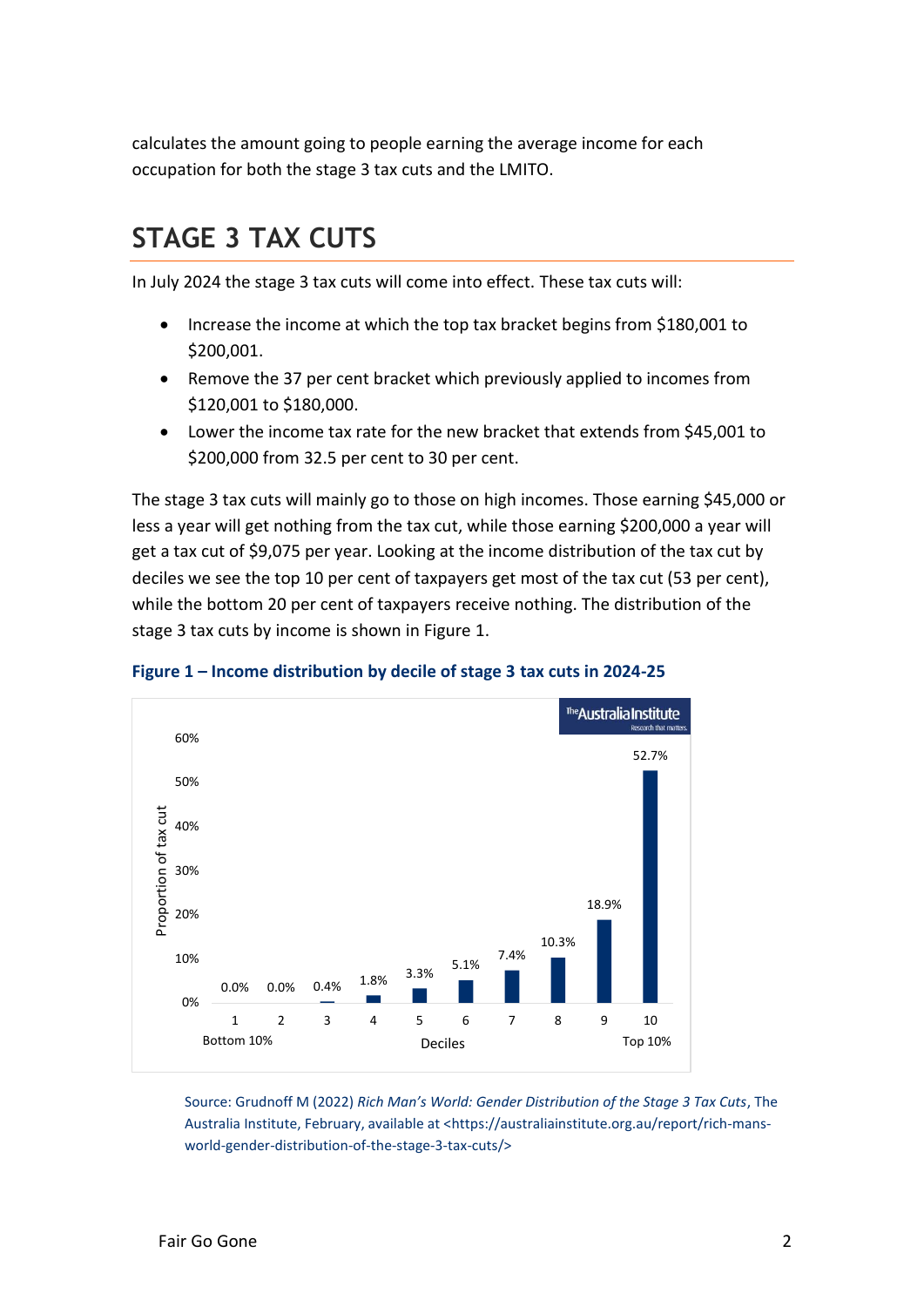The stage 3 tax cuts also primarily go to men. Men get 67 per cent of the tax cuts while women get 33 per cent. This means for every \$2 of tax cut going to men, women get \$1.

# **LOW- AND MIDDLE-INCOME TAX OFFSET**

The Low- and Middle-Income Tax Offset (LMITO) is a tax offset paid to people when they submit their tax return. Unless it is extended in the 2022 budget, it is due to expire in 2021-22. The rates of the LMITO are shown in Table 1.

#### **Table 1 – Rates of the LMITO**

| <b>Taxable income</b> | <b>LMITO</b>                                                   |
|-----------------------|----------------------------------------------------------------|
| \$37,000 or less      | \$255                                                          |
| \$37,001 to \$48,000  | \$255 plus 7.5% of the portion of taxable income over \$37,000 |
| \$48,001 to \$90,000  | \$1,080                                                        |
| \$90,001 to \$126,000 | \$1,080 minus 3% of the portion of taxable income over         |
|                       | \$90,000                                                       |

The LMITO benefits a very different group of income earners than the stage 3 tax cuts. The benefits of the LMITO mainly flow to low- and middle-income earners. The income distribution of the LMITO beneficiaries is shown in Figure 2.



#### **Figure 2 – Income distribution by decile of LMITO in 2021-22**

Source: Grudnoff M (2022) *The LMITO and stage 3 tax cuts by electorate*, The Australia Institute, February, available at <https://australiainstitute.org.au/report/the-lmito-and-stage-3-tax-cutsby-electorate/>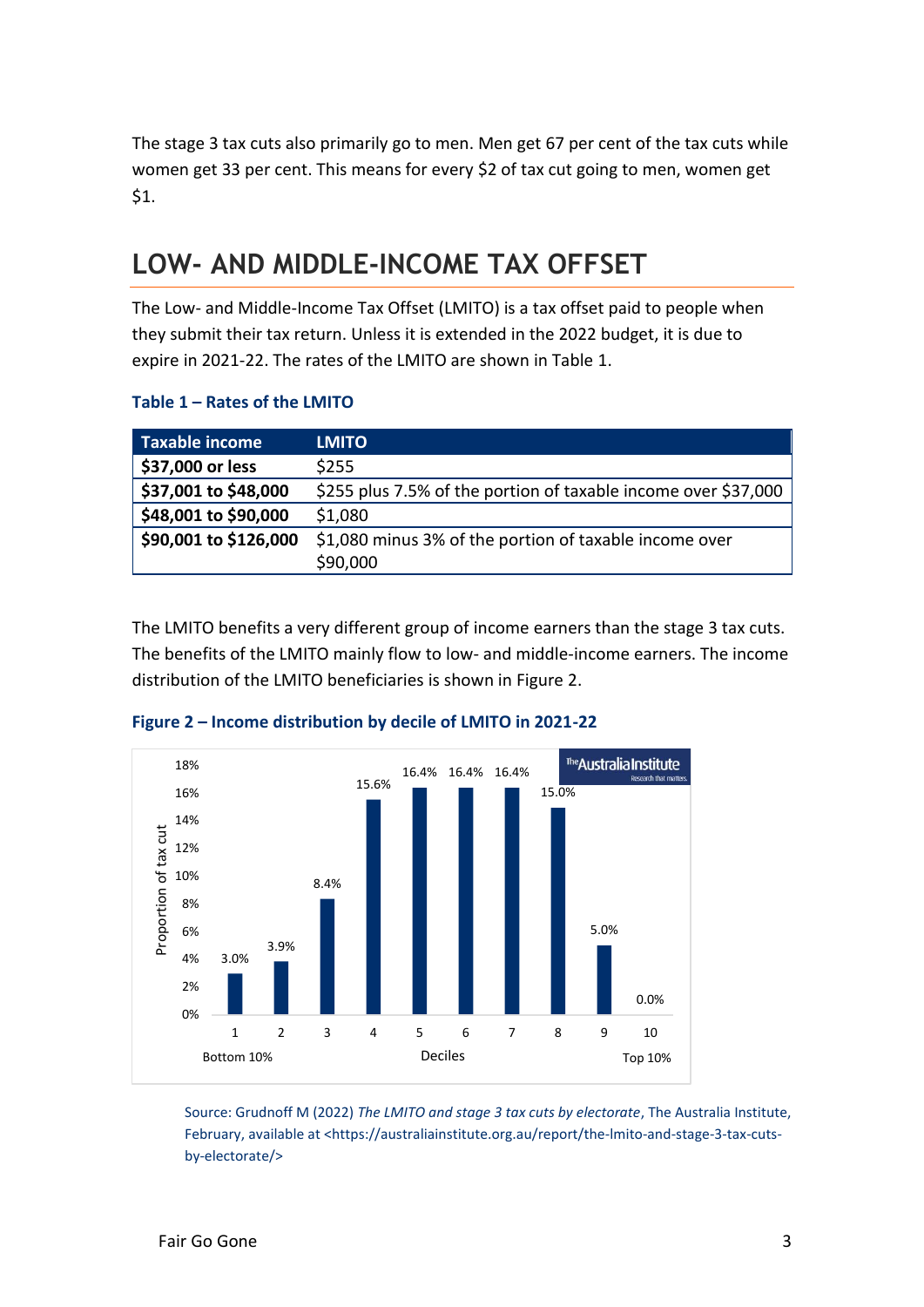As Figure 2 shows, 50 per cent of taxpayers between the fourth and eighth deciles get 80 per cent of the LMITO. None goes to those in the top 10 per cent and only 5 per cent goes to those in the top 20 per cent.

The gender distribution of the LMITO is almost even between men and women. Men get 51 per cent of the benefit of the tax cut and women get 49 per cent.

# **STAGE 3 TAX CUTS BY OCCUPATION**

Because the stage 3 tax cuts mainly go to high income earners, the occupations that benefit the most from these tax cuts are occupations with high average incomes. Occupations like surgeons and anaesthetists get the maximum tax cut worth \$9,075 per year, because these occupations have average incomes over \$200,000. The base salary for federal parliamentarians is \$211,250, which means all federal parliamentarians get the maximum rate of \$9,075 per year.

CEOs of major companies are also large beneficiaries of the tax cut. The CEOs of the big four banks earn between \$4.2 million and \$6.3 million per year. They will all get a tax cut of \$9,075. The CEO salaries of the ASX200, the largest 200 companies listed on the Australian Stock Exchange, are all larger than \$200,000 per year, all these CEOs will also receive a \$9,075 tax cut. $3$ 

Table 2 list a selection of occupations that get a large benefit from the stage 3 tax cuts. These occupations have average incomes high enough so that they get no benefit from the LMITO. As such they will not be affected if the LMITO is not extended in the 2022 budget.

<sup>3</sup> [https://acsi.org.au/wp-content/uploads/2021/07/CEO-Pay-in-ASX200-Companies-2021-embargoed-](https://acsi.org.au/wp-content/uploads/2021/07/CEO-Pay-in-ASX200-Companies-2021-embargoed-13-July-2021.pdf)[13-July-2021.pdf](https://acsi.org.au/wp-content/uploads/2021/07/CEO-Pay-in-ASX200-Companies-2021-embargoed-13-July-2021.pdf) p12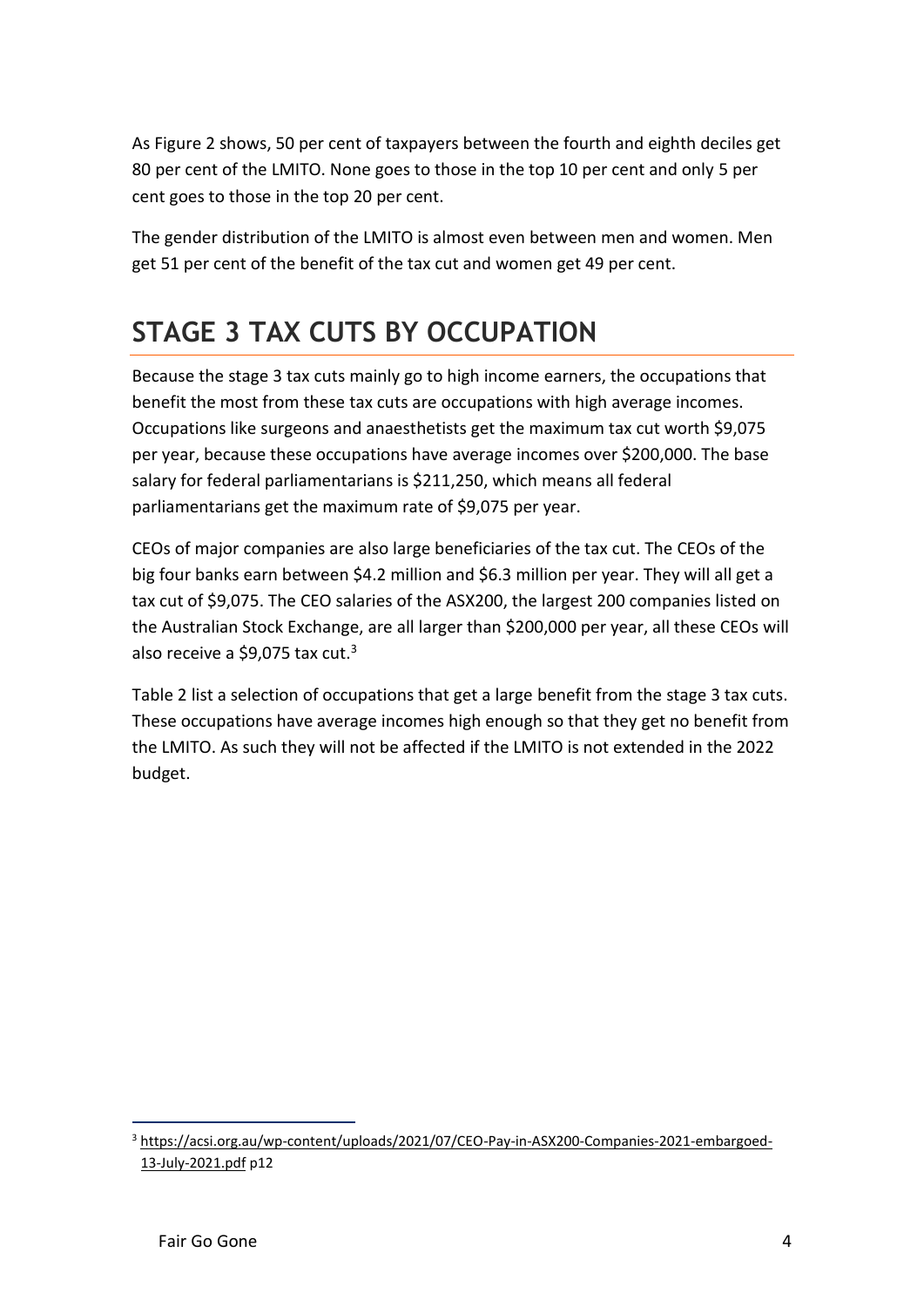| <b>Occupation</b>                     | <b>Average Salary</b> Amount of | stage 3 tax cut<br>(annual) | <b>Amount of</b><br><b>LMITO (annual)</b> |
|---------------------------------------|---------------------------------|-----------------------------|-------------------------------------------|
| <b>Big 4 Bank CEOs</b>                | \$5.2 million                   | \$9,075                     | \$0                                       |
| <b>Federal Parliamentarians</b>       | \$211,250 plus                  | \$9,075                     | \$0                                       |
| <b>Surgeons</b>                       | \$274,887                       | \$9,075                     | \$0                                       |
| <b>Anaesthetists</b>                  | \$272,452                       | \$9,075                     | \$0                                       |
| <b>Financial Dealers</b>              | \$159,799                       | \$4,661                     | \$0                                       |
| <b>Financial Managers</b>             | \$158,328                       | \$4,558                     | \$0                                       |
| <b>Human Resource Managers</b>        | \$147,614                       | \$3,808                     | \$0                                       |
| <b>Barristers</b>                     | \$140,788                       | \$3,330                     | \$0                                       |
| <b>Advertising and Sales Managers</b> | \$130,887                       | \$2,637                     | \$0                                       |

**Table 2 – Selected occupations that get a large benefit from stage 3 tax cuts and no benefit from the LMITO**

## **LOW- AND MIDDLE-INCOME TAX OFFSET BY OCCUPATION**

Occupations that get the maximum benefit from the LMITO are very different from those that get the largest benefit from the stage 3 tax cuts. Table 3 shows a selection of occupations that get the maximum rate of the LMITO. Some of these occupations will also get some benefit from the stage 3 tax cuts, but the benefit from the stage 3 tax cuts is smaller than the benefit from the LMITO. This means people earning these occupations average incomes will be worse off if the LMITO is removed and will continue to be worse off in net terms even after the stage 3 tax cuts come into effect. These occupations include teachers, nurses, and chefs.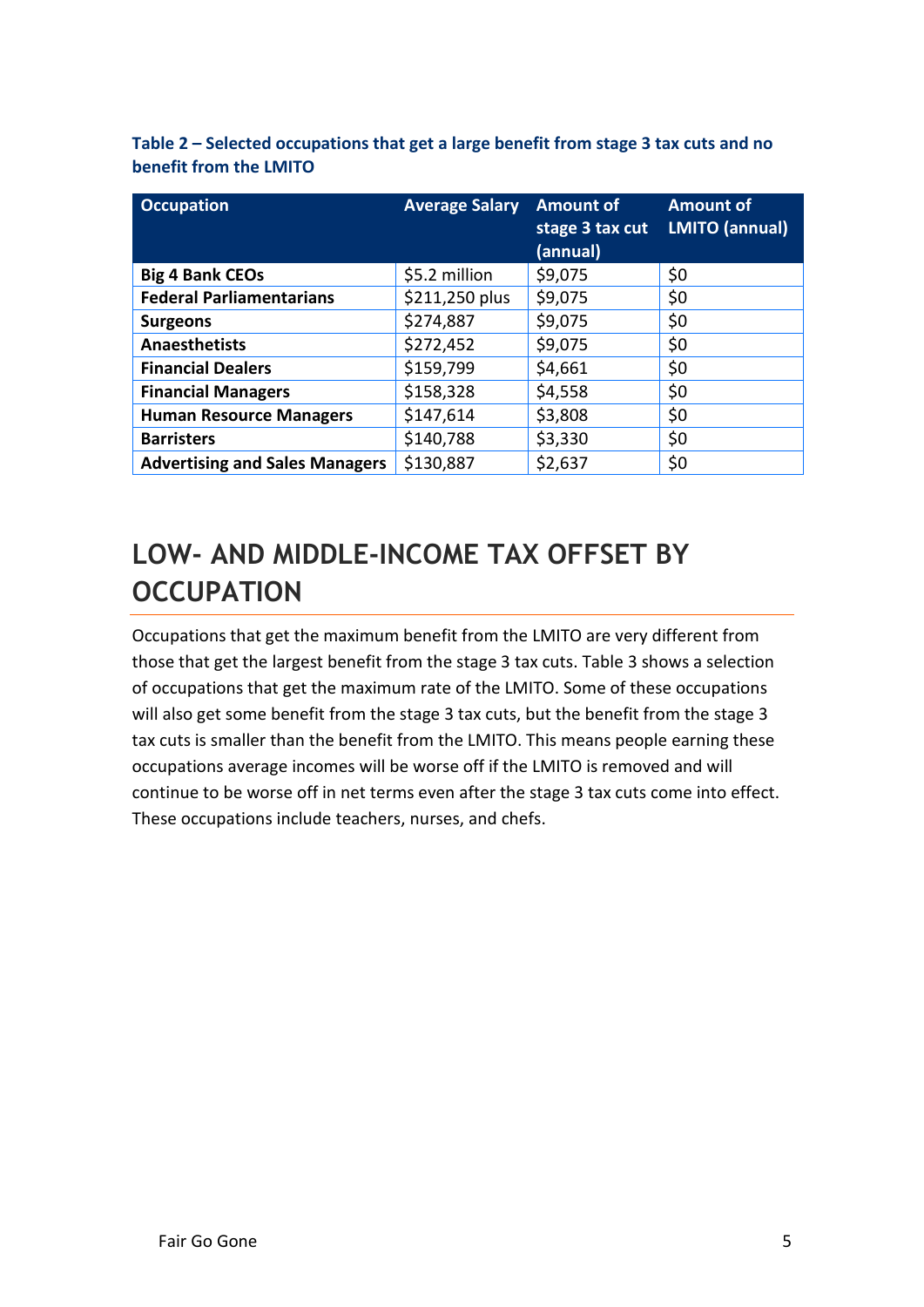| <b>Occupation</b>                   | <b>Average</b><br><b>Salary</b> | <b>Amount of stage</b><br>3 tax cut<br>(annual) | <b>Amount of</b><br><b>LMITO (annual)</b> |
|-------------------------------------|---------------------------------|-------------------------------------------------|-------------------------------------------|
| <b>Secondary School Teachers</b>    | \$84,493                        | \$987                                           | \$1,080                                   |
| <b>Plumbers</b>                     | \$80,030                        | \$876                                           | \$1,080                                   |
| <b>Accountants</b>                  | \$79,201                        | \$855                                           | \$1,080                                   |
| <b>Midwives</b>                     | \$78,784                        | \$845                                           | \$1,080                                   |
| <b>TAFE Teachers</b>                | \$77,047                        | \$801                                           | \$1,080                                   |
| <b>Registered Nurses</b>            | \$72,235                        | \$681                                           | \$1,080                                   |
| <b>Primary School Teachers</b>      | \$68,752                        | \$594                                           | \$1,080                                   |
| <b>Carpenters</b>                   | \$66,348                        | \$534                                           | \$1,080                                   |
| <b>Panelbeaters</b>                 | \$65,425                        | \$511                                           | \$1,080                                   |
| <b>Bus Drivers</b>                  | \$63,423                        | \$461                                           | \$1,080                                   |
| <b>Early Childhood Teachers</b>     | \$61,963                        | \$424                                           | \$1,080                                   |
| <b>Chefs</b>                        | \$57,860                        | \$321                                           | \$1,080                                   |
| <b>Couriers and Postal Delivers</b> | \$55,753                        | \$269                                           | \$1,080                                   |
| <b>Bank Workers</b>                 | \$53,099                        | \$202                                           | \$1,080                                   |

**Table 3 – Selected occupations that get the maximum rate of LMITO and some benefit from the stage 3 tax cuts**

There are also many occupations that will pay more tax if the LMITO is removed and will get no benefit from the stage 3 tax cuts. Occupations like aged care workers, hairdressers, café workers and sales assistants will be considerably worse off. Table 4 shows a selection of occupations that currently receive the LMITO but will get no benefit from the stage 3 tax cuts.